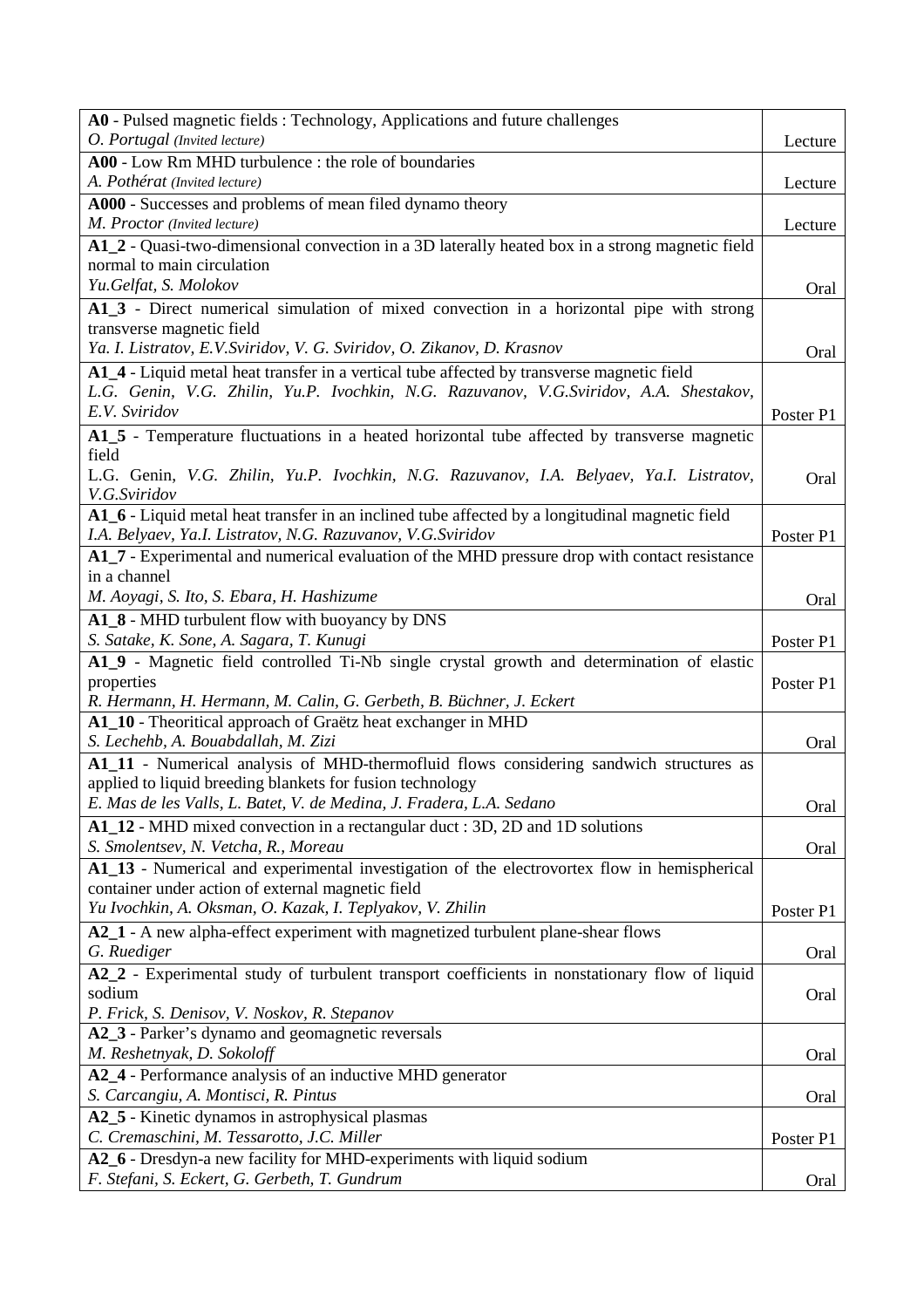| A2_7 - New prospects for the Riga dynamo: predictions of magnetic energy oscillations for a                                         |           |
|-------------------------------------------------------------------------------------------------------------------------------------|-----------|
| modified flow field<br>F. Stefani, G. Gerbeth, A. Gailitis                                                                          |           |
| A2_8 - Towards an understanding of the Von-Karman-sodium dynamo experiment                                                          | Poster P1 |
| A.Giesecke, G. Gerteth, F. Stefani                                                                                                  | Poster P1 |
| A2_10 - Riga dynamo under external excitation                                                                                       |           |
| G. Lipsbergs                                                                                                                        | Poster P1 |
| A2_11 - Non-standard regimes of the Riga dynamo experiment                                                                          |           |
| A. Gailitis and G. Lipsbergs                                                                                                        | Poster P1 |
| A2_12 - Compass behaviour in a Riga dynamo outside field                                                                            |           |
| L. Magone                                                                                                                           | Oral      |
| A2_13 - The influence of large-scale velocity shear on dynamos driven by rotating convection<br>D.Hughes, M. Proctor, R.E.Michael   | Oral      |
| A2_14 - On a round jet flowing into a plane channel through the hole of finite radius on the                                        |           |
| channel's lateral side                                                                                                              |           |
| E. Ligere, I. Dzenite                                                                                                               | Poster P1 |
| A3_1 - Direct numerical simulation of transition and turbulence in MHD duct flow                                                    |           |
| D. Krasnov, O. Zikanov, A. Thess, T. Boeck                                                                                          | Oral      |
| A3_2 - First instability in annular channel and duct at high Hartmann number                                                        |           |
| Y. Zhao,.O. Zikanov, D. Krasnov                                                                                                     | Oral      |
| A3_3 - Stability analysis for the Hartmann flow with interfacial slip                                                               |           |
| N. Vetcha, S. Smolentsev, M. Abdou                                                                                                  | Poster P1 |
| A3_4 - Instabilities in electrically driven MHD flows                                                                               |           |
| C. Mistrangelo, L. Bühler<br>A3_5 - Hydrodynamic and hydromagnetic stability near the onset of the spiral mode in conical           | Oral      |
| Taylor couette flow system                                                                                                          |           |
| A.Merah, A. Bouabdallah, F. Mokhtari, F. Yahi                                                                                       | Oral      |
| A3_6 - Cavitation in the ess model                                                                                                  |           |
| J.E. Freibergs, V. Kremeneckis                                                                                                      | Poster P1 |
| A3_7 - Numerical and experimental modeling of VGF-type buoyant flow under traveling                                                 |           |
| magnetic field                                                                                                                      | Oral      |
| V. Galindo, K. Niemitz, O. Pätzold, G. Gerbeth, M. Stelter                                                                          |           |
| A3_8 - Instability of streaks in channel flow with streamwise magnetic field                                                        |           |
| S. Dong, D. Krasnov, B.W. Li, T. Boeck                                                                                              | Poster P1 |
| A3_9 - Instabilities of conducting fluid layers in cylindrical cells under external forcing                                         |           |
| J. Burguete, M.A. Miranda                                                                                                           | Oral      |
| A3_10 - Effect of an axial magnetic field on the flow between two concentric rotating cones<br>F. Yahi, A. Bouabdallah, Y. Hamnoune | Poster P1 |
| A3_11 - Liquid metal experiments on the tayler instability                                                                          |           |
| M. Seilmayer, G. Gerbeth, Th. Gundrum, F. Stefani, T. Weier, M. Gellert, G. Rudiger                                                 | Oral      |
| A3_12 - Numerical simulation of MHD flow around fixed and freely ascending spheres and                                              |           |
| ellipsoids                                                                                                                          | Oral      |
| S. Schwarz, J. Fröhlich                                                                                                             |           |
| A3_13 - Linear stability of magnetohydrodynamic duct flows with jets                                                                |           |
| J. Priede, S. Aleksandrova, S. Molokov                                                                                              | Oral      |
| A3_14 - Stability of the flow between two hemispherical electrodes                                                                  |           |
| V. Shatrov, G. Gerbeth                                                                                                              | Poster P1 |
| A3_15 - An energetic estimation of stability of the flow excited by the rotating magnetic field                                     |           |
| A.F. Zibold                                                                                                                         | Poster P1 |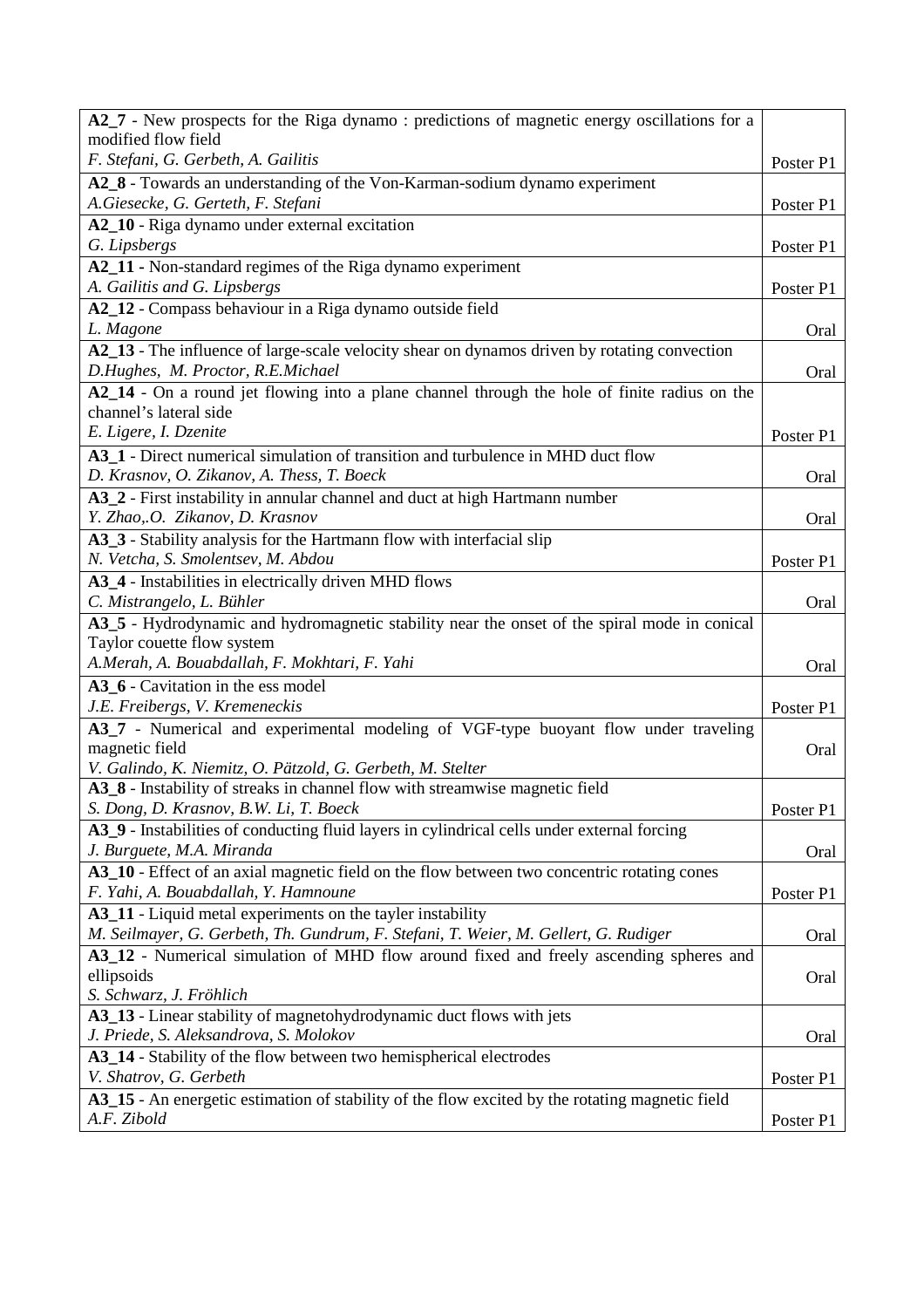| A4_1 - Propagating shear waves in a magnetic fluids                                             |           |
|-------------------------------------------------------------------------------------------------|-----------|
| V. Sokolov, M.V. Perevezentseva                                                                 | Poster P1 |
| A4_2 - Non-self-similar submerged magnetohydrodynamic jet                                       |           |
| R.I. Mullyadzhanov, N.I. Yavorsky                                                               | Poster P1 |
| A4_3 - Stability of liquid metal jet in the context of fusion applications                      |           |
| O. Lielausis, A. Klukins, E. Platacis, A. Mikelsons, R.B. Gomess, H. Fernandess, C. Silva       | Oral      |
| A4_4 - Simple waves in magnetohydrodynamic flows of heavy fluid over an arbitrary surface in    |           |
| shallow water approximation                                                                     |           |
| K.V. Karelsky, A.S. Petrosyan, S.V. Tarasevich                                                  | Oral      |
| A4_5 - Effect of fluid depth and magnetic field orientation on the damping of surface waves     |           |
| G. Alcala, S. Cuevas, E. Ramos                                                                  | Poster P1 |
| A5_1 - Turbulent magnetic prandtl number : renormalization group result                         |           |
| E. Jurcisinova, M. Jurcisin, R. Remecky                                                         | Oral      |
| A5_2 - Helical properties of rotating MHD turbulent flows                                       |           |
| E. Golbraikh, A. Kapusta , B. Tilman                                                            | Oral      |
| A5_3 - Long-term les study of turbulent heat and mass exchange in induction channel furnaces    |           |
| with various channel design                                                                     |           |
| A.Jakovics, S. Pavlovs, M. Kirpo                                                                | Poster P1 |
| A5_4 - Helical properties of turbulent MHD flows in a homopolar device                          |           |
| H. Branover, A. Kapusta, B. Mikhailovich                                                        | Poster P1 |
| A5_5 - Turbulent melt flow in an inverted homopolar device                                      |           |
| A.Kapusta, B. Mikhailovich                                                                      | Oral      |
| A5_6 - Turbulent melt flow in an inverted homopolar device                                      |           |
| A.Kapusta, B. Mikhailovich                                                                      | Poster P1 |
| A5_7 - Behavior of magnetic and cross helicities in free decaying MHD turbulence                |           |
| R. Stepanov, P. Frick                                                                           | Oral      |
| A5_8 - MHD under external magnetic field with and without rotation                              |           |
| C. Cambon, B. Favier, F.S. Godeferd                                                             | Oral      |
| A5_9 - Turbulent flow of melts in helical channels of MHD-pumps                                 |           |
| A. Kapusta, L. Reimal, B. Tilman                                                                | Poster P1 |
| A6_1 - Lorentz force velocimetry of turbulent MHD duct flow : numerical study                   |           |
| G. Pulugundla, C. Karcher                                                                       | Poster P1 |
| A6_2 - Contribution to the study of molten metal free surface flows in electromagnetic field    |           |
| O. Pesteanu, E. Baake                                                                           | Oral      |
| A6_3- Solid-liquid two-phase flow measurement using an electromagnetically induced signal       |           |
| measurement method                                                                              |           |
| X.D. Niu, H. Yamaguchi, Y. Iwamoto                                                              | Poster P1 |
| A6_4 - Numerical analysis of distribution of eddy currents and electromagnetic forces in liquid |           |
| phase of continuously cast billet on base of the integral equations for symmetrical components  |           |
| V. Evdokimov, A. Kuchaev, E. Petrushenko, V. Kuchayev                                           | Poster P1 |
| A6_5 - Lorentz force velocimetry of turbulent MHD duct flow : experimental study                |           |
| C. Heinicke, A. Thess.                                                                          | Poster P1 |
| A6_6 - Experimental study of flows past a magnetic obstacle                                     |           |
| M. Rivero, O. Andreev, A. Thess, S. Cuevas                                                      | Oral      |
| A6_7 - Development of a novel flow rate measurement device for poorly conducting fluids using   |           |
| Lorentz force velocimetry                                                                       |           |
| A. Wegfrass, C. Diethold, M. Werner, C. Resagk, F. Hilbrunner, B. Halbedel, A. Thess            | Oral      |
| A6_8 - Experiments with turbulent rotating MHD flows in an annular gap                          |           |
| B. Mikhailovich, A. Shapiro, S. Sukoriansky, I. Zilberman                                       | Oral      |
| A6_9 - Turbulent rotating MHD flow in the presence of high-frequency magnetic field             |           |
| A.Azulai, A. Kapusta, A. Levy, B. Mikhailovich                                                  | Poster P1 |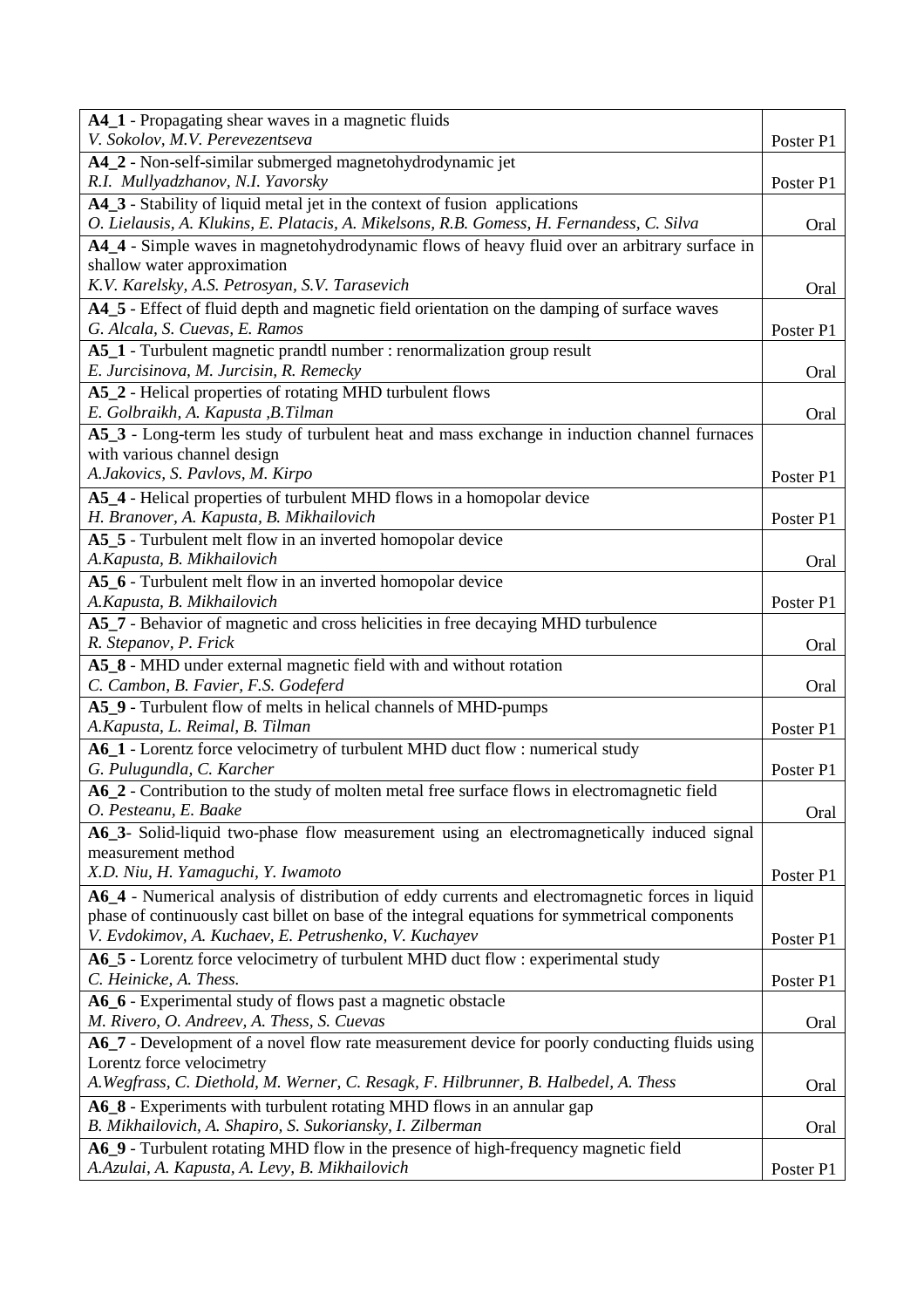| A6_10 - Lorentz force velocimetry for a conducting medium in a straight duct : results for a                                    |           |
|---------------------------------------------------------------------------------------------------------------------------------|-----------|
| point dipole                                                                                                                    | Oral      |
| T. Boeck, M. Kirpo, S. Tympel, D. Krasnov, A. Thess                                                                             |           |
| A6_11 - Theoretical and numerical analysis of magnetohydrodynamics equations : application to<br>dynamo effect                  |           |
| F. Luddens, C. Nore, J. Léorat, J.-L. Guermond, A., Ribeiro                                                                     | Poster P1 |
| A6_12 - DNS and experiments of electromagnetic flow control on an inclined flat plate                                           |           |
| T. Albrecht, T. Weier, G. Gerbeth, H. Metzkes, J. Stiller                                                                       | Poster P1 |
| A6_13 - Vortex flow generated by oscillatory Lorentz forces in shallow electrolytic layers                                      |           |
| A.Figueroa, S. Cuevas, E. Ramos                                                                                                 | Oral      |
| A6_14 - Fundamental solutions of MHD Stokes flow                                                                                |           |
| J. Priede                                                                                                                       | Poster P1 |
| A7_1 - Electromagnetic pumps for fast breeder reactor BN-800                                                                    |           |
| A.M. Anisimov, I.V.Vitkovsky, M.M.Golovanov, I.R. Kirillov, G.V. Preslitsky, V.G. Zotov,                                        |           |
| V.Yu. Sedakov, V.V.Stepanov, V.A Talalov                                                                                        | Poster P1 |
| A7_2 - Motion of arbitrary 2-bubble clusters immersed in a conducting liquid when subject to                                    |           |
| uniform ambient electric and magnetic fields                                                                                    |           |
| A.Sellier                                                                                                                       | Oral      |
| A7_3 - Liquid metal flow in the european concept for a fusion test blanket under the influence of                               |           |
| spatially varying magnetic fields                                                                                               |           |
| L. Bühler, C. Mistrangelo                                                                                                       | Oral      |
| A7_4 - Alvfén wave experiments with liquid rubidium at the Dresden high magnetic field                                          |           |
| laboratory                                                                                                                      | Poster P1 |
| T. Gundrum, F. Arnold, J. Forbriger, G. Gerbeth, T. Herrmannsdörfer, C. Putzke, F. Stefani                                      |           |
| A7_5 - Variation in liquid metal droplet oscillations gradually increasing DC magnetic field                                    |           |
| V. Bojarevics, K. Pericleous                                                                                                    | Oral      |
| A7_6 - Calibration of MHD flow meter in pbli loop from the measurement of electric potentials                                   |           |
| on walls of the rectangular channel in a strong magnetic field                                                                  | Poster P1 |
| S. Ivanov, A. Shisko, A. Patel, P.K. Swain, R. Bhattacharyay, K. Sushil, P. Satyamurthy                                         |           |
| A7_7 - Magneto-science at the LNCMI                                                                                             |           |
| E. Beaugnon, F. Debray                                                                                                          | Oral      |
| A8_1 - Tracer-particle dynamics in MHD fluids                                                                                   |           |
| M. Tessarotto, C. Asci, C. Cremaschini, A. Soranzo, M. Tessarotto, G. Tironi                                                    | Oral      |
| A8_2 - Investigations and Experiments of sophisticated magnet systems for a first Lorentz force<br>velocimeter for electrolytes |           |
| M. Werner, B. Halbedel                                                                                                          |           |
|                                                                                                                                 | Poster P1 |
| A8_3 - Theory of multi-point PDFs for MHD flows<br>M. Tessarotto, C. Asci                                                       | Oral      |
| A8_4 - Inverse kinetic theory for compressible/incompressible MFD flows                                                         |           |
| M. Tessarotto                                                                                                                   | Poster P1 |
| A8_5 - Effect of magnetic forces on buble transport in aluminium electrolysis cells                                             |           |
| V. Bojarevics, A. Roy                                                                                                           | Oral      |
| A8_7 - Drag reduction effect on the onset of Kelvin-Helmholtz instability                                                       |           |
| Y. Laghouati, M. Bachiri, A. Bouabdallah, M. Zizi                                                                               | Poster P1 |
| A9_1 - Heat removal from the controlled thermonuclear reactor                                                                   |           |
| F. Dobran                                                                                                                       | Oral      |
| <b>B00</b> - Generation IV approach - The development of Sodium Fast Reactors                                                   |           |
| F. Gauché (Invited lecture)                                                                                                     | Lecture   |
| <b>B1_2</b> - Thermo acoustic - MHD electrical generator                                                                        |           |
| A. Alemany, A Krauze, M. Al Radi                                                                                                | Oral      |
| B2_1 - Pumping effect in y- and Y-shaped channels with n-shaped cores                                                           |           |
| S.Denisov, V.Dolgikh M., R. Khalilov, I.Kolesnichenko, S.Khripchenko                                                            | Oral      |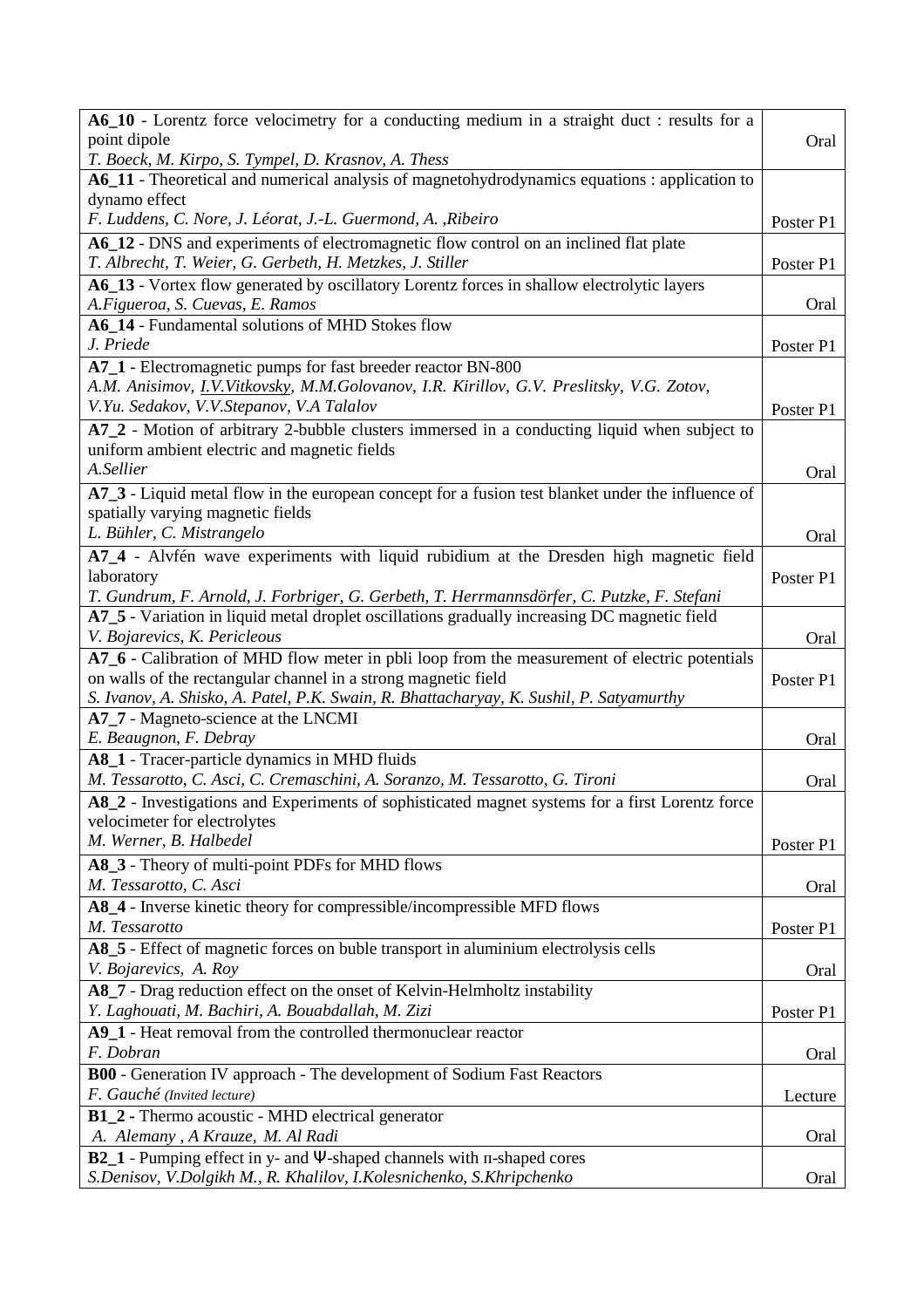| B2_3 - A numerical model of an omega-shaped electromagnetic pump with rotating permanent                |                       |
|---------------------------------------------------------------------------------------------------------|-----------------------|
| magnets                                                                                                 | Poster P <sub>2</sub> |
| X. Wang, Y. Kolesnikov, A. Thess                                                                        |                       |
| B2_4 - Low-frequency pressure pulsations in annular linear induction pumps                              |                       |
| I.R. Kirillov, D.M. Obukhov, G.V. Preslitsky                                                            | Oral                  |
| B2_5 - Electromagnetic pumps for fast breeder reactor BN-800                                            |                       |
| A.M.Anisimov, I.V.Vitkovsky, M.M.Golovanov, I.R. Kirillov, G.V Preslitsky, V.G Zotov,                   |                       |
| V.Yu Sedakov, V.V. Stepanov, V.A. Talalov                                                               | Poster P <sub>2</sub> |
| <b>B2_6</b> - On diagnostics of target systems                                                          |                       |
| R. Milenkovic, S. Dementjevs, E. Manfrin                                                                | Poster P <sub>2</sub> |
| <b>B2_7</b> - Efficiency of EM induction permanent magnets pumps                                        |                       |
| I.Bucenieks, K.Kravalis                                                                                 | Oral                  |
| B2_8 - Pressure - flow rate characteristics of the pumps with permanent magnets                         |                       |
| I.Bucenieks, K. Kravalis, R. Krishbergs                                                                 | Poster P <sub>2</sub> |
| B2_9 - Feasibility of powerful EM permanent magnets pumps for sodium                                    |                       |
| I.Bucenieks, K.Kravalis, R.Krishbergs, A.Shishko                                                        | Poster P <sub>2</sub> |
| <b>B2_11</b> - Traveling magnetic field pump for liquid magnesium                                       |                       |
| S.Denisov, V.Dolgikh, R.Khalilov, I.Kolesnichenko, S.Khripchenko                                        | Oral                  |
| <b>B2_12</b> - Simulation of some MHD effects in alip electromagnetic pump                              |                       |
| M. Dumont, S. Epure, R. Nicolescu, A. Gagnoud, J. Etay, Y. Fautrelle                                    | Oral                  |
| B2_13 - Qualification requirements for innovative instrumentation in advanced nuclear systems           |                       |
| W. Hering, R. Stieglitz                                                                                 | Oral                  |
| <b>B2_14</b> - On some problem concerning the design of large powerful induction pumps                  |                       |
| S. Ivanov                                                                                               | Poster P <sub>2</sub> |
| B2_16 - Theoretical and experimental investigation of an induction mashine based on a system            |                       |
| of permanent magnets rotating around parallel axes                                                      |                       |
| S. Ivanov, E. Blumberg, D. Zablotsky, A. Zik, A. Flerov, G. Lipsbergs                                   | Oral                  |
| B2_17 - Evaluation of feasibility of a big induction pump with permanent magnets on the axis of         |                       |
| the rotor of the electrical motor for ESFR.                                                             |                       |
| S. Ivanov                                                                                               | Poster P <sub>2</sub> |
| B2_18 - Development of large flow ALIP EMP for application in ASTRID sodium cooled fast                 |                       |
| reactor and future power plant reactors                                                                 |                       |
| S. Vitry, A. Morcillo, F. Rey, M. Dumont, J. Etay, Y. Fautrelle                                         | Poster P <sub>2</sub> |
| B3_2 - The flow and crystallization in a plane layer of conducting fluid                                |                       |
| I.Kolesnichenko, P. Oborin, R. Khalilov                                                                 | Poster P <sub>2</sub> |
| <b>B3_3</b> - Flow structures arising from melt stirring by means of modulated rotating magnetic fields |                       |
| D. Räbiger, S. Eckert, G. Gerbeth, S. Franke, J. Czarske                                                | Oral                  |
| <b>B3_4</b> - Combining contactless inductive flow tomography and mutual inductance tomography          |                       |
| for the flow determination in a model of continuous casting                                             |                       |
| T. Wondrak, F. Stefani, G. Gerbeth, K. Timmel, J.A. Peyton, W. Yin, N. Terzija                          | Oral                  |
| <b>B3_5</b> - Single-magnet rotary flowmeter for liquid metals                                          |                       |
| J. Priede, D. Buchenau, G. Gerbeth                                                                      | Poster P <sub>2</sub> |
| B4_2 - 1000 hrs corrosion study of SS316L in Pb-17Li eutectic                                           |                       |
| P. Chakraborty, R.K. Fotedar, A.S. Sree, A.K.Suri                                                       | Oral                  |
| B4_3 - Corrosion phenomena of FMS (P-91) Steel in Pb-Li flow in Magnetic field                          |                       |
| E. Platacis, A. Ziks, A. Poznjak, F. Muktepavela, A. Shisko, S. Sarada, P. Chakraborty,                 |                       |
| K.Sanjay, M.Vrushank, R. Fotedar, E.K.Rajendra A.K. Suri                                                | Oral                  |
| B4_4 - Modeling liquid metal corrosion in a ferritic steel – pbli system with and without a             |                       |
| magnetic field                                                                                          | Poster P2             |
| S. Smolentsev, S. Saeidi, M. Abdou                                                                      |                       |
| B5_1 - Mhd-stirrer for cylindrical moulds of continuous casting machines fabricated aluminum            |                       |
| alloy ingots                                                                                            | Poster P <sub>2</sub> |
| I.Kolesnichenko, R. Khalilov, A. Pavlinov, S.Khripchenko, S.Denisov, V. Dolgikh                         |                       |
|                                                                                                         |                       |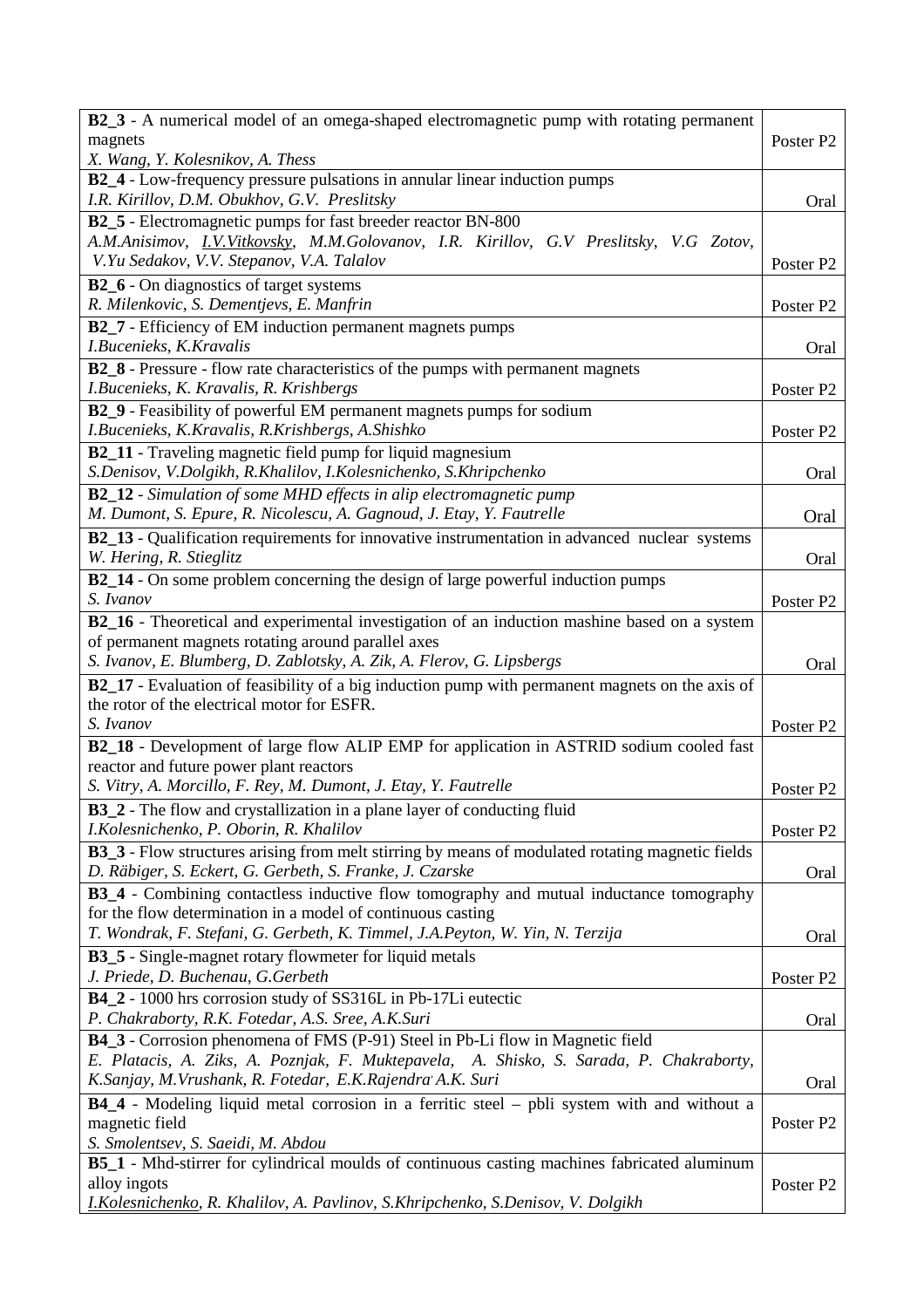| <b>B5_2</b> - Numerical modelling of electrically vortical flows                                                                                                                     |                       |
|--------------------------------------------------------------------------------------------------------------------------------------------------------------------------------------|-----------------------|
| O. Kazak, O. Semko<br>B5_3 - Oscillating melt flow driven by a rotating magnetic field in a cylindrical column with                                                                  | Poster P <sub>2</sub> |
| oxidized surface                                                                                                                                                                     |                       |
| S. Eckert, V. Shatrov, C. Zhang, G. Gerbeth                                                                                                                                          | Oral                  |
| B5_4 - Industrial production of lead-lithium alloy with MHD mixing.                                                                                                                  |                       |
| J.E.Freibergs                                                                                                                                                                        | Oral                  |
| <b>B5_5</b> - Liquid metals related to neutron spallation sources                                                                                                                    |                       |
| E.Platacis, K.Kravalis, L.Goldsteins, O. Lielausis, A.Ziks                                                                                                                           | Poster P <sub>2</sub> |
| C0 - Electrocatalytical properties of alloys deposited with superimposed magnetic field<br>P. Zabinski (Invited lecture)                                                             | Lecture               |
| C00 - The limmcast programme: a liquid metal model for the continuous casting of steel<br>G. Gerbeth, S.Eckert, K.Timmel, X.Miao, D. Lucas, F. Stefani, T. Wondrak (Invited lecture) | Lecture               |
| C1_1 - Effect on thermoelectric magnetic convection on solidification structure during<br>directional solidification under lower axial magnetic field                                |                       |
| X. Li, Y. Fautrelle, A. Gagnoud, Z. Ren, R. Moreau                                                                                                                                   | Oral                  |
| $C1_2$ - Mhd acoustic and its application to solidification control by continuous casting.                                                                                           |                       |
| V. Buryak, A.A.Kolesnichenko, A.F.Kolesnichenko                                                                                                                                      | Oral                  |
| C1_3 - The oscillations appering during the process of particle homogenization in am induced<br>flow of ICF                                                                          |                       |
| M. Ščepanskis, A. Jakovičs, E. Baake, B. Nacke                                                                                                                                       | Poster P <sub>2</sub> |
| C1_4 - Improving of AL-SI alloys by their combined MHD and thermo-forced processing in                                                                                               |                       |
| liquid and solid state<br>V. Dubodelov, V. Fikssen, M. Slazhniev, M. Goryuk, I. Skorobagatko, A. Berezina,                                                                           |                       |
| T.Monastyrska, O. Davydenko, V. Spuskanyuk                                                                                                                                           | Poster P <sub>2</sub> |
| C1_5 - Electromagnetic flow control using Lorentz force velocimetry: experimental                                                                                                    |                       |
| investigations and numerical modeling                                                                                                                                                |                       |
| D. Jian, Ch. Karcher                                                                                                                                                                 | Oral                  |
| C1_6 - Liquid metal modelling of continuous steel casting -The limmcast programme at HZDR<br>G.Gerbeth, S. Eckert, F. Stefani, K. Timmel, X. Miao, T. Wondrak, D. Lucas              | Poster P <sub>2</sub> |
| C1_7 - Numerical modelling of free surface dynamics of melt in induction crucible furnace<br>S. Spitans, A. Jakovics, E.Baake, B. Nacke                                              | Oral                  |
| C1_8 - Numerical simulation of magnetic field and fluid flow in continuous casting mold with                                                                                         |                       |
| vertical electromagnetic brake                                                                                                                                                       |                       |
| E. Wang, F.Li, J.C He                                                                                                                                                                | Poster P <sub>2</sub> |
| C1_9 - Melting and casting reactive materials in 'bottomless' cold crucible                                                                                                          |                       |
| V. Bojarevics, A. Roy, K. Pericleous                                                                                                                                                 | Oral                  |
| C1_10 - Spatio-temporal variation of the electromagnetic field in the electroslag remelting<br>process                                                                               |                       |
| A. Kharicha, A. Ludwig                                                                                                                                                               | Oral                  |
| $C1_12$ - On the ensemble arc motion during vacuum consumable arc remelting                                                                                                          |                       |
| A.Jardy, A. Malik, H. Combeau, P. Chapelle                                                                                                                                           | Oral                  |
| C1_13 - Numerical optimization and calibration of a lorentz force flowmeter                                                                                                          |                       |
| C. Stelian, A. Alferenok, U. Lüdtke, Y. Kolesnikov, A. Thess                                                                                                                         | Oral                  |
| C2_1 - Chiral behavior of magnetoelectrodeposited Cu film electrodes<br>I.Mogi, K. Watanabe                                                                                          | Oral                  |
| C2_2 - Measurement of the Lifetime of Ionic Vacancy by Cyclotron-MHD Electrode                                                                                                       |                       |
| R. Aogaki, K. Motomura, A. Sugiyama, R. Morimoto, I. Mogi, M. Miura, M. Asanuma                                                                                                      | Oral                  |
| C2_3 - On the action of magnetic gradient forces in micro-structured copper deposition                                                                                               |                       |
| G. Mutschke, K. Tschulik, T. Weier, M. Uhlemann, A.Bund, A. Alemany, J. Fröhlich                                                                                                     | Oral                  |
| C2_4 - Numerical simulation of transient effects of copper electrolysis in external magnetic<br>fields                                                                               | Poster P <sub>2</sub> |
| G. Mutschke, D. Koschichow, A. Bund, J. Fröhlich, X. Yang, S. Mühlenhoff, K. Eckert                                                                                                  |                       |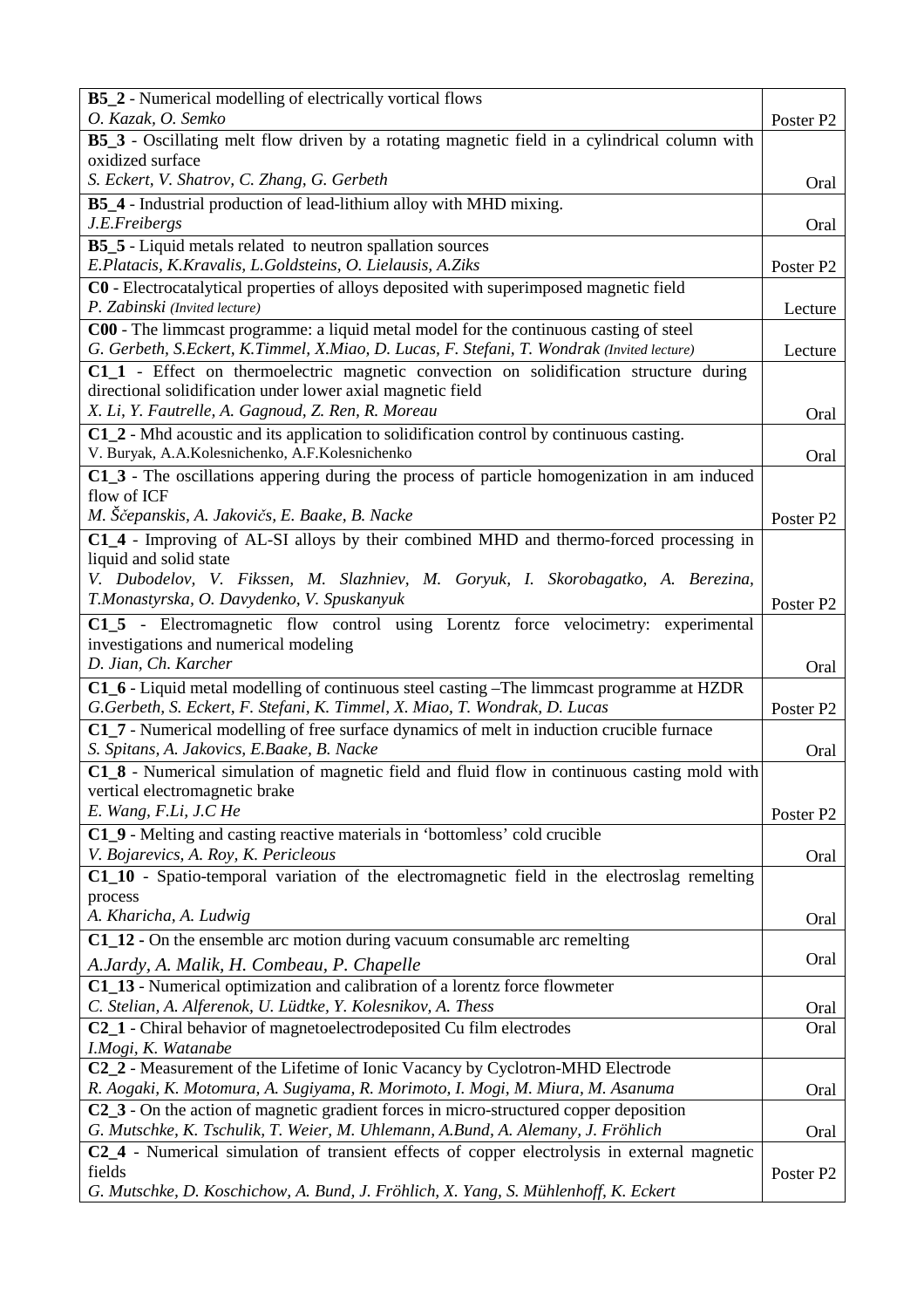| C2_5 - Lorentz-force-driven convection during copper magnetoelectrolysis in presence of a<br>supporting buoyancy force<br>S. Mühlenhoff, G. Mutschke, K. Eckert, D. Koschichow, X. Yang, J. Fröhlich, S. Odenbach | Oral                  |
|-------------------------------------------------------------------------------------------------------------------------------------------------------------------------------------------------------------------|-----------------------|
| C2_8 - Magnetic field effect on electrodeposition of co dendrites<br>R. Ballou, P. Molho                                                                                                                          | Oral                  |
| C2_9 - Lorentz-force-driven oscillationary flow during anodic polarization of iron in sulfuric                                                                                                                    |                       |
| acid solution<br>X. Yang, K.Eckert, S.Odenbach                                                                                                                                                                    | Oral                  |
| C2_10 - Modification of functional Ni-Re alloys by magnetic field                                                                                                                                                 |                       |
| P. Zabinski, A. Franczak, R. Kowalic<br>C2_11 - Electrocrystallization kinetics of hydroxyapatite and calcium phosphate coatings under                                                                            | Oral                  |
| magnetic field                                                                                                                                                                                                    |                       |
| A.L.Daltin, A. Ahmed Chekkat, J.P. Chopart<br>C2_12 - Hydrogen evolution activity of Ni-Mo catalyst electrodeposited under homogeneous                                                                            | Oral                  |
| magnetic field.                                                                                                                                                                                                   |                       |
| O. Aaboubi                                                                                                                                                                                                        | Oral                  |
| C2_13 - Controll of silver cementation process by paramagnetic force                                                                                                                                              |                       |
| O. Aaboubi, J. Douglade                                                                                                                                                                                           | Poster P2             |
| C2_14 - Magnetic field effect on molybdenium based alloys<br>O. Aaboubi, J. Douglade, J.-P. Chopart, P. Zabinski                                                                                                  | Poster P <sub>2</sub> |
| C2_15 - In-situ analysis of the electrolyte convection evolving during electrodeposition in                                                                                                                       |                       |
| magnetic gradient fields                                                                                                                                                                                          |                       |
| K. Tschulik, C. Cierpka, M. Uhlemann, A. Gebert, C.J. Kähler, L. Schultz                                                                                                                                          | Oral                  |
| C2_16 - Effect of superimposed magnetic field on hydrogen evolution reaction                                                                                                                                      |                       |
| J.A. Koza, S. Muehlenhoff, P. Zabinski, P.A. Nikrityuk, K. Eckert, M. Uhlemann,<br>A. Gebert, T. Weier, L. Schultz, S. Odenbach                                                                                   |                       |
| C2_17 - Magnetically induced localization of corrosion attack                                                                                                                                                     | Oral                  |
| R. Sueptitz, K. Tschuli, M. Uhlemann, L. Schulzt, A. Gebert                                                                                                                                                       | Oral                  |
| C2_18 - Influence of bath pH and applied magnetic field on the electrodeposition of Co.                                                                                                                           |                       |
| A.Franczak, A. Levesque, F. Bohr, J. Douglade, J.-P. Chopart                                                                                                                                                      | Oral                  |
| C2_19 - Structured electrodeposition in high magnetic gradient field<br>K. Tschulik; F.Karnbach, M. Uhlemann; A. Gebert; L.Schultz                                                                                | Poster P <sub>2</sub> |
| C3_1 - Analytical solution of maxwell's equations for non-stationary RMF                                                                                                                                          |                       |
| A.S.Senchenkov, N. A. Gorev, I. V. Barmin                                                                                                                                                                         | Oral                  |
| C3_2 - Computational study of the effect of axial magnetic field on Czochralski crystal growth                                                                                                                    |                       |
| of silicon                                                                                                                                                                                                        |                       |
| F. Mokhtari, A. Bouabdallah, A. Mera                                                                                                                                                                              | Poster P <sub>2</sub> |
| C3_3 - Model experiments and numerical simulations for directional solidification of silicon in a<br>traveling magnetic field                                                                                     |                       |
| K. Dadzis, J. Ehrig, K. Niemietz, O. Pätzold, U. Wunderwald, J. Friedrich                                                                                                                                         | Oral                  |
| C3_4 - Numerical modeling of ultrasonic vibration in crystallization processes                                                                                                                                    |                       |
| B. Nacke, B. Ubbenjans; Ch. Frank-Rotsch, P. Rudolph, J. Virbulis                                                                                                                                                 | Oral                  |
| C3_5 - The Effect of Secondary Arm Growth on Thermoelectric Magnetohydrodynamics                                                                                                                                  |                       |
| A. Kao, K. Pericleous<br><b>C4_1</b> - Renewable fuel gasification and combustion control by applied AC electric field                                                                                            | Oral                  |
| I.Barmina, A. Cipijs, A. Lickrastina, M. Purmalis, R. Valdmanis, J. Valdmanis, M. Zake                                                                                                                            | Poster P <sub>2</sub> |
| C4_2 - Gradient magnetic field promotion of pelletized biomass combustion                                                                                                                                         |                       |
| I.Barmina, A. Lickrastina, V. Suzdalenko, M. Zake                                                                                                                                                                 | Poster P <sub>2</sub> |
| C4_4 - Effect of electromagnetic stirring on fabrication of Al-Si semi-solid slurry by the cup cast<br>method                                                                                                     |                       |
| Y.Takado, H.Nakaya, S. Shimasaki, S. Taniguchi                                                                                                                                                                    | Oral                  |
| C4_5 - Thermoelectric current and magnetic field interaction influence on the motion of liquid                                                                                                                    |                       |
| metal                                                                                                                                                                                                             |                       |
| I.Kaldre, A. Bojarevics, Y. Fautrelle, J. Etay, L. Buligins                                                                                                                                                       | Poster P <sub>2</sub> |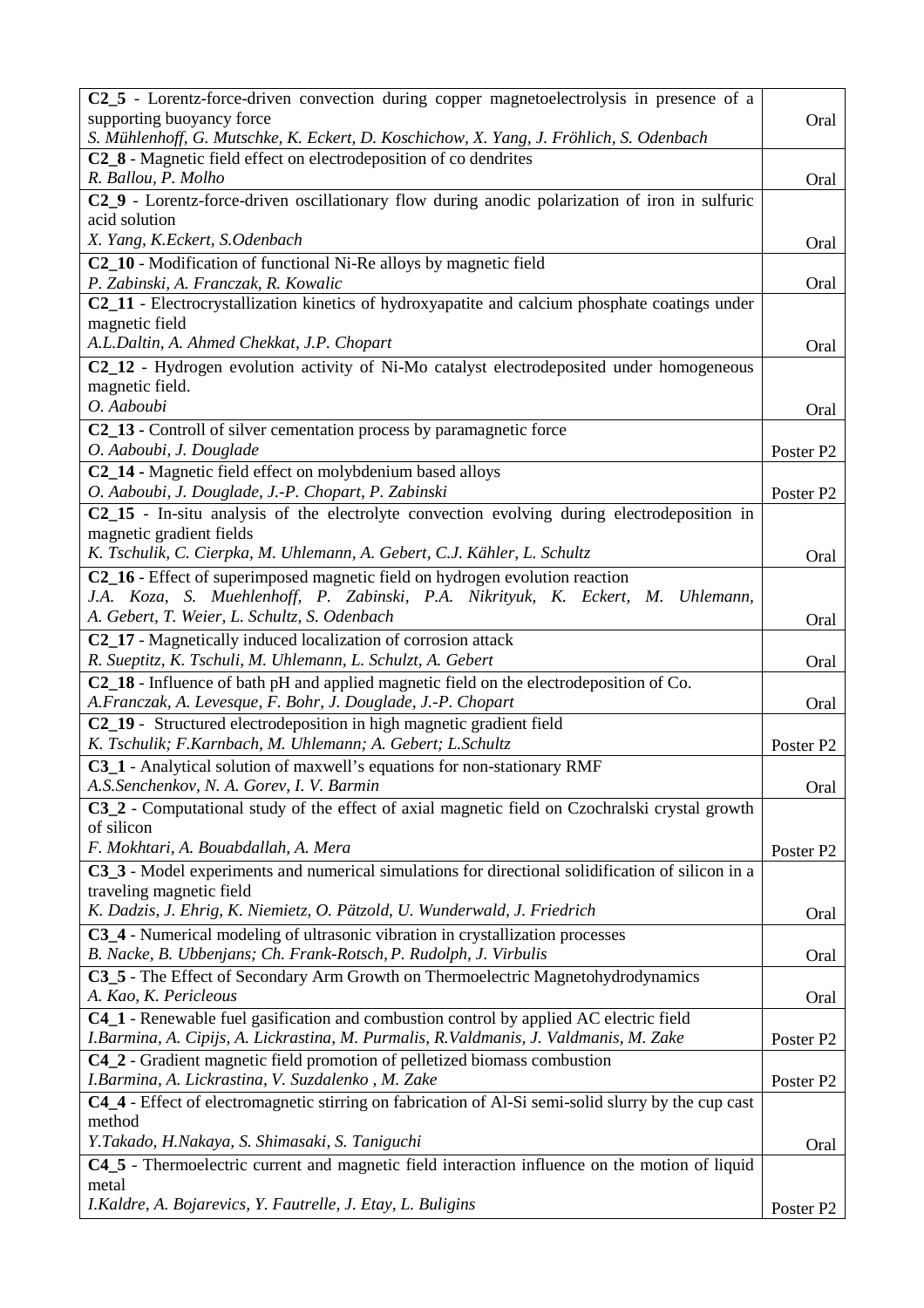| C4_6 - Closed loop stabilization system for electromagnetically shaped liquid metal droplet                                                                                                 |                       |
|---------------------------------------------------------------------------------------------------------------------------------------------------------------------------------------------|-----------------------|
| V. Minchenya, C. Karcher                                                                                                                                                                    | Oral                  |
| C4_8 - Application of MHD levitation: what amount of liquid metal can levitate?                                                                                                             |                       |
| V. Buryak, A.A. Kolesnichenko, A.F. Kolesnichenko<br>C4_9 - Effectiveness of different approaches for EM force driven glass melt mixing in annular                                          | Poster P <sub>2</sub> |
| tube                                                                                                                                                                                        |                       |
| V. Geža, A.Jakovičs, U. Krieger, B. Halbedel                                                                                                                                                | Poster P <sub>2</sub> |
| C4_10 - Analysis of Electromagnetically Induced Degassing in an Induction Furnace                                                                                                           |                       |
| J.C. Petrykowski                                                                                                                                                                            | Oral                  |
| C4_11 - Simulation of the influence of electromagnetic fields on the drainage in wet metal foam                                                                                             |                       |
| S. Heitkam, S. Schwarz, J. Fröhlich                                                                                                                                                         | Poster P <sub>2</sub> |
| C4_12 - Numerical simumation of the electromagnetic stirring of two fluids flow                                                                                                             |                       |
| C. Courtessole, J. Etay                                                                                                                                                                     | Oral                  |
| C4_13 - Tailoring of functional properties in Fe-based soft magnetic alloys by thermal                                                                                                      |                       |
| processing under magnetic field<br>I.Škorvánek, J. Marcin, M. Capik, M. Varga, J. Turčanova, J. Kováč, P.Svec,                                                                              | Lecture               |
| D. Janičkovič, F. Kováč, V. Stoyka (Invited lecture)                                                                                                                                        |                       |
| C4_14 - Control of multicrystalline photovoltaic Silicon solidification by using a travelling                                                                                               |                       |
| magnetic field                                                                                                                                                                              |                       |
| A.Nouri, Y. Delannoy, K. Zaïdat                                                                                                                                                             | Oral                  |
| C4_15 - Ni-P electroless deposition with different complexing agent under uniform and gradient                                                                                              |                       |
| high magnetic fields                                                                                                                                                                        |                       |
| X. Lu, D. Li, Q. Wang, G. Li, Y. Cao, J. He                                                                                                                                                 | Oral                  |
| C4_16 - Aggregation effect of electromagnetic vibrations on the primary silicon particles in                                                                                                |                       |
| hypereutectic Al-Si alloy                                                                                                                                                                   |                       |
| Y. Han, Q. Li, W. Liu, Y. He                                                                                                                                                                | Poster P <sub>2</sub> |
| C5_2 - 3D Numerical modelling of liquid droplet dynamics in a high DC magnetic field                                                                                                        |                       |
| S. Easter, V. Bojarevics, K. Pericleous                                                                                                                                                     | Poster P <sub>2</sub> |
| D0 - Dynamics of thermal tracer-particle dynamics in incompressible Navier-Stokes fluids§<br>M. Tessarotto; C. Asci; C. Cremaschini, A. Soranzo, M. Tessarotto, G. Tironi (Invited lecture) |                       |
| <b>D01</b> - Synchronization phenomena in dipolar systems                                                                                                                                   | Lecture               |
| A. Cebers, M. Belovs (Invited lecture)                                                                                                                                                      | Lecture               |
| D1_1 - Microconvective instability in the relaxation of optically induced concentration grating in                                                                                          |                       |
| ferrofluids                                                                                                                                                                                 |                       |
| D. Zablotsky, E.Blums                                                                                                                                                                       | Poster P <sub>2</sub> |
| D1_2 - Heat Transport Characteristics of Magnetically-driven Heat Transport Device using a                                                                                                  |                       |
| binary-temperature Sensitive Magnetic Fluid                                                                                                                                                 |                       |
| Y. Iwamoto, X-D.Niu, H. Yamaguchi, R. Okuda, T.Kuwahara                                                                                                                                     | Oral                  |
| D1_3 - Change of phase composition of magnetic fluid nanoparticles after HGMS                                                                                                               |                       |
| G.Kronkalns, M. Kodols, M.M. Maiorov                                                                                                                                                        | Oral                  |
| D1_5 - Dynamics of concentration profiles of nanosized magnetic particles in non-uniform                                                                                                    |                       |
| magnetic field<br>A.Mezulis, D.Zablotsky, E. Blums                                                                                                                                          |                       |
|                                                                                                                                                                                             |                       |
|                                                                                                                                                                                             | Poster P <sub>2</sub> |
| <b>D1_6</b> - Numerical study of labirinthine instabilities of miscible fluids in a hele-shaw celli                                                                                         |                       |
| A.Tatulchenkovs                                                                                                                                                                             | Poster                |
| <b>D1_7</b> - Structuring of electrodeposits with permanent magnet arrays                                                                                                                   |                       |
| P. Dunne, J.M.D. Coey<br><b>D3_1</b> - Numerical simulation of magnetorheological suspension composed of fiber particles                                                                    | Oral                  |